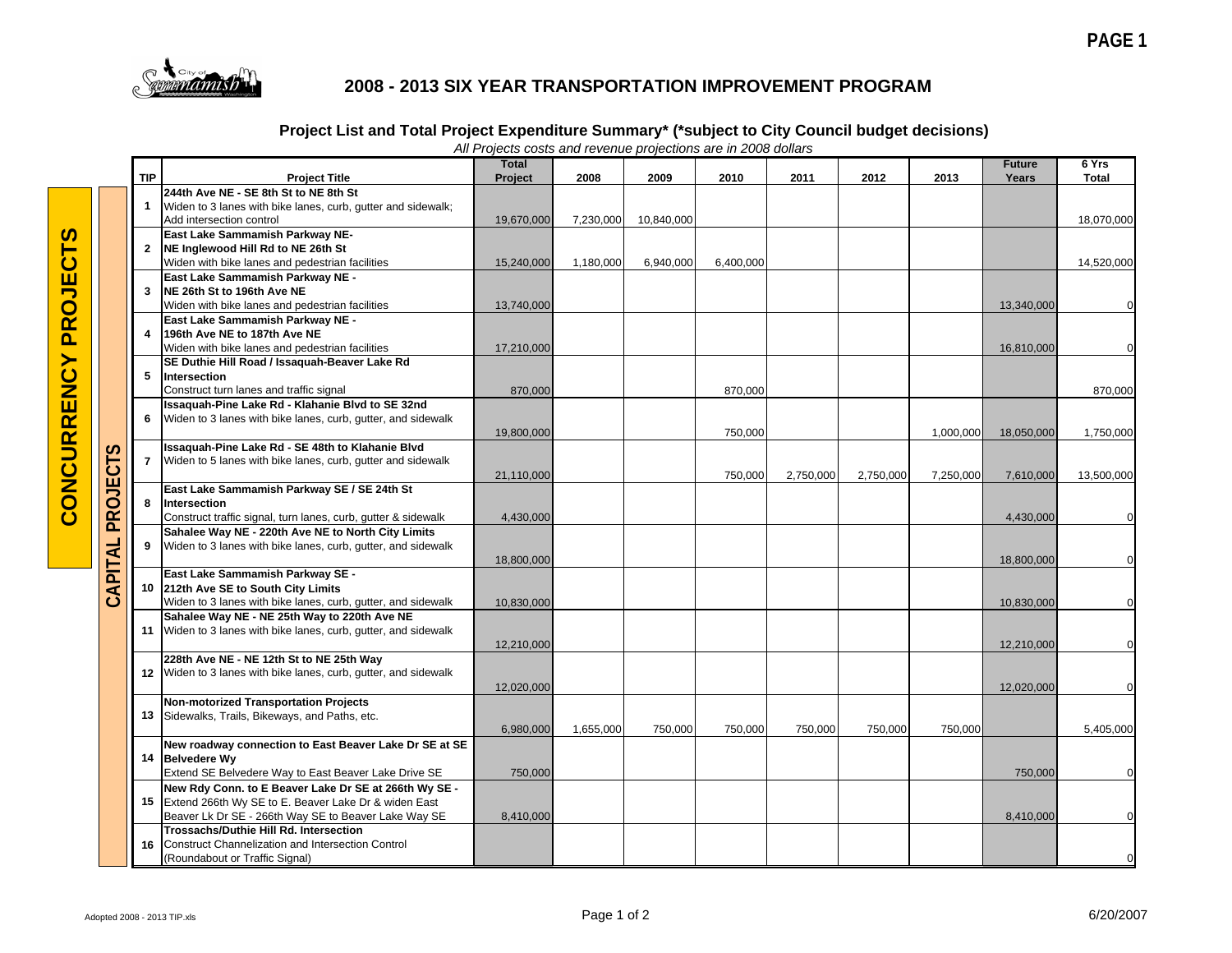**PAGE 2**

|                                          |                                                  |                                                                                                                      | <b>Total</b> |                        |                        |                        |                        |                        |                        | <b>Future</b>          | 6 Yrs                   |
|------------------------------------------|--------------------------------------------------|----------------------------------------------------------------------------------------------------------------------|--------------|------------------------|------------------------|------------------------|------------------------|------------------------|------------------------|------------------------|-------------------------|
|                                          | <b>TIP</b>                                       | <b>Project Title</b>                                                                                                 | Project      | 2008                   | 2009                   | 2010                   | 2011                   | 2012                   | 2013                   | Years                  | <b>Total</b>            |
|                                          |                                                  | <b>Overlay Program</b>                                                                                               |              |                        |                        |                        |                        |                        |                        |                        |                         |
|                                          |                                                  | 17 Provides for the City's annual street overlay program and other                                                   |              |                        |                        |                        |                        |                        |                        |                        |                         |
|                                          |                                                  | major maintenance and rehabilitation.                                                                                | 1,825,000    | 275,000                | 310,000                | 310,000                | 310,000                | 310,000                | 310,000                |                        | 1,825,000               |
|                                          |                                                  | <b>Sidewalk Projects</b>                                                                                             |              |                        |                        |                        |                        |                        |                        |                        |                         |
|                                          |                                                  | 18 Various sidewalk projects, includes gap projects, extensions,                                                     |              |                        |                        |                        |                        |                        |                        |                        |                         |
|                                          |                                                  | safety improvements.                                                                                                 | 1,470,000    | 220,000                | 250,000                | 250,000                | 250,000                | 250,000                | 250,000                |                        | 1,470,000               |
|                                          |                                                  | <b>Transportation Concurrency Program</b>                                                                            |              |                        |                        |                        |                        |                        |                        |                        |                         |
|                                          |                                                  | 19 Create and maintain programs and processes required to<br>operate an on-going Transportation Concurrency Program. | 300,000      | 50,000                 | 50,000                 | 50,000                 | 50,000                 | 50,000                 | 50,000                 |                        | 300,000                 |
|                                          |                                                  | <b>Intersection and Safety Improvements</b>                                                                          |              |                        |                        |                        |                        |                        |                        |                        |                         |
|                                          |                                                  | Various intersection and other spot improvements as needed,                                                          |              |                        |                        |                        |                        |                        |                        |                        |                         |
|                                          | 20                                               | including channelization, signing, safety improvements,                                                              |              |                        |                        |                        |                        |                        |                        |                        |                         |
|                                          |                                                  | signalization, or other traffic control devices.                                                                     | 1,775,000    | 275,000                | 300,000                | 300,000                | 300,000                | 300,000                | 300,000                |                        | 1,775,000               |
|                                          |                                                  | Neighborhood CIP                                                                                                     |              |                        |                        |                        |                        |                        |                        |                        |                         |
|                                          | 21                                               | Various capital improvements including safety improvements,                                                          |              |                        |                        |                        |                        |                        |                        |                        |                         |
| PROGRAMS                                 |                                                  | gap projects, bike routes, pedestrian safety enhancements,                                                           |              |                        |                        |                        |                        |                        |                        |                        |                         |
|                                          |                                                  | and school zone safety improvements.                                                                                 | 1,040,000    | 165,000                | 175,000                | 175,000                | 175,000                | 175,000                | 175,000                |                        | 1,040,000               |
|                                          |                                                  | <b>GMA Capital Facilities Program</b><br>Development and annual updating of a Capital Facilities                     |              |                        |                        |                        |                        |                        |                        |                        |                         |
|                                          |                                                  | 22 Program which include planning, data collection, analysis, cost                                                   |              |                        |                        |                        |                        |                        |                        |                        |                         |
|                                          |                                                  | estimating, funding analysis and capital programming for                                                             |              |                        |                        |                        |                        |                        |                        |                        |                         |
|                                          |                                                  | streets, transit and HOV facilities.                                                                                 | 91,500       | 16,500                 | 15,000                 | 15,000                 | 15,000                 | 15,000                 | 15,000                 |                        | 91,500                  |
|                                          |                                                  | Project Development & Predesign                                                                                      |              |                        |                        |                        |                        |                        |                        |                        |                         |
|                                          |                                                  | Pre-design engineering, analysis and data collection to support                                                      |              |                        |                        |                        |                        |                        |                        |                        |                         |
|                                          |                                                  | 23 the development of new projects and grant applications. Also                                                      |              |                        |                        |                        |                        |                        |                        |                        |                         |
|                                          |                                                  | provides for review of other agency projects to assure they<br>benefit the city.                                     |              |                        |                        |                        |                        |                        |                        |                        | 90,000                  |
|                                          |                                                  | <b>Transit Program</b>                                                                                               | 90,000       | 15,000                 | 15,000                 | 15,000                 | 15,000                 | 15,000                 | 15,000                 |                        |                         |
|                                          |                                                  | Provides funding for capital project matching funds and for                                                          |              |                        |                        |                        |                        |                        |                        |                        |                         |
|                                          | 24                                               | consultant assistance, and/or provide salary toward city staff to                                                    |              |                        |                        |                        |                        |                        |                        |                        |                         |
|                                          |                                                  | work with King County Metro transit, Sound Transit and other                                                         |              |                        |                        |                        |                        |                        |                        |                        |                         |
|                                          |                                                  | jurisdictions to secure transit services and facilities.                                                             | 269,000      | 44,000                 | 45,000                 | 45,000                 | 45,000                 | 45,000                 | 45,000                 |                        | 269,000                 |
|                                          | 6-Yr Total Project Expenditures - Transportation |                                                                                                                      |              | 11,125,500             | 19,690,000             | 10,680,000             | 4,660,000              | 4,660,000              |                        | 10,160,000 123,260,000 | 60,975,500              |
|                                          |                                                  | Inflation - 3.5% per year to Midpoint of Construction                                                                |              |                        |                        |                        |                        |                        |                        |                        |                         |
|                                          |                                                  |                                                                                                                      |              |                        |                        |                        |                        |                        |                        |                        |                         |
|                                          |                                                  | <b>Total Expenditures</b>                                                                                            |              | 11,125,500             | 19,690,000             | 10,680,000             | 4,660,000              | 4,660,000              | 10,160,000             |                        | 60,975,500              |
|                                          |                                                  |                                                                                                                      |              |                        |                        |                        |                        |                        |                        |                        |                         |
|                                          |                                                  | perating Contribution Percentage<br><b>JUN 2007</b>                                                                  |              | 100%                   | 100%                   | 100%                   | 100%                   | 100%                   | 100%                   |                        |                         |
|                                          |                                                  | perating Contribution<br>100% contribution<br>ransportation Fund Revenue                                             |              | 14,800,000             | 4,800,000              | 1,740,000              | 1,740,000              | 1,740,000              | 1.740.000              |                        | 26.560.000<br>9.030.000 |
|                                          |                                                  | Adopted<br>oad Impact Fees                                                                                           |              | 1,505,000<br>6,970,000 | 1,505,000<br>6,970,000 | 1,505,000<br>6,970,000 | 1,505,000<br>6,970,000 | 1,505,000<br>6,970,000 | 1,505,000<br>6,970,000 |                        | 41,820,000              |
|                                          |                                                  | nticipated grants<br>Road Impact Fees                                                                                |              | 500,000                | 500,000                | 500,000                | 500,000                | 500,000                | 500,000                |                        | 3,000,000               |
|                                          |                                                  |                                                                                                                      | <b>TOTAL</b> | 23,775,000             | 13,775,000             | 10,715,000             | 10,715,000             | 10,715,000             | 10,715,000             |                        | 80,410,000              |
|                                          |                                                  |                                                                                                                      |              |                        |                        |                        |                        |                        |                        |                        |                         |
| <b>Accumulative Project Expenditures</b> |                                                  |                                                                                                                      |              | 11,125,500             | 30,815,500             | 41,495,500             | 46,155,500             | 50,815,500             | 60,975,500             |                        |                         |

Annual Cash Flow Surplus or Deficit 12,649,500 12,649,500 -5,915,000 35,000 6,055,000 6,055,000 6,055,000 6,055,000 Accumulative Cash Flow Surplus or Deficit 12,649,500 12,649,500 6,734,500 6,734,500 12,824,500 18,879,500 19,434,500

Adopted June 19, 2007 by Resolution 2007-280